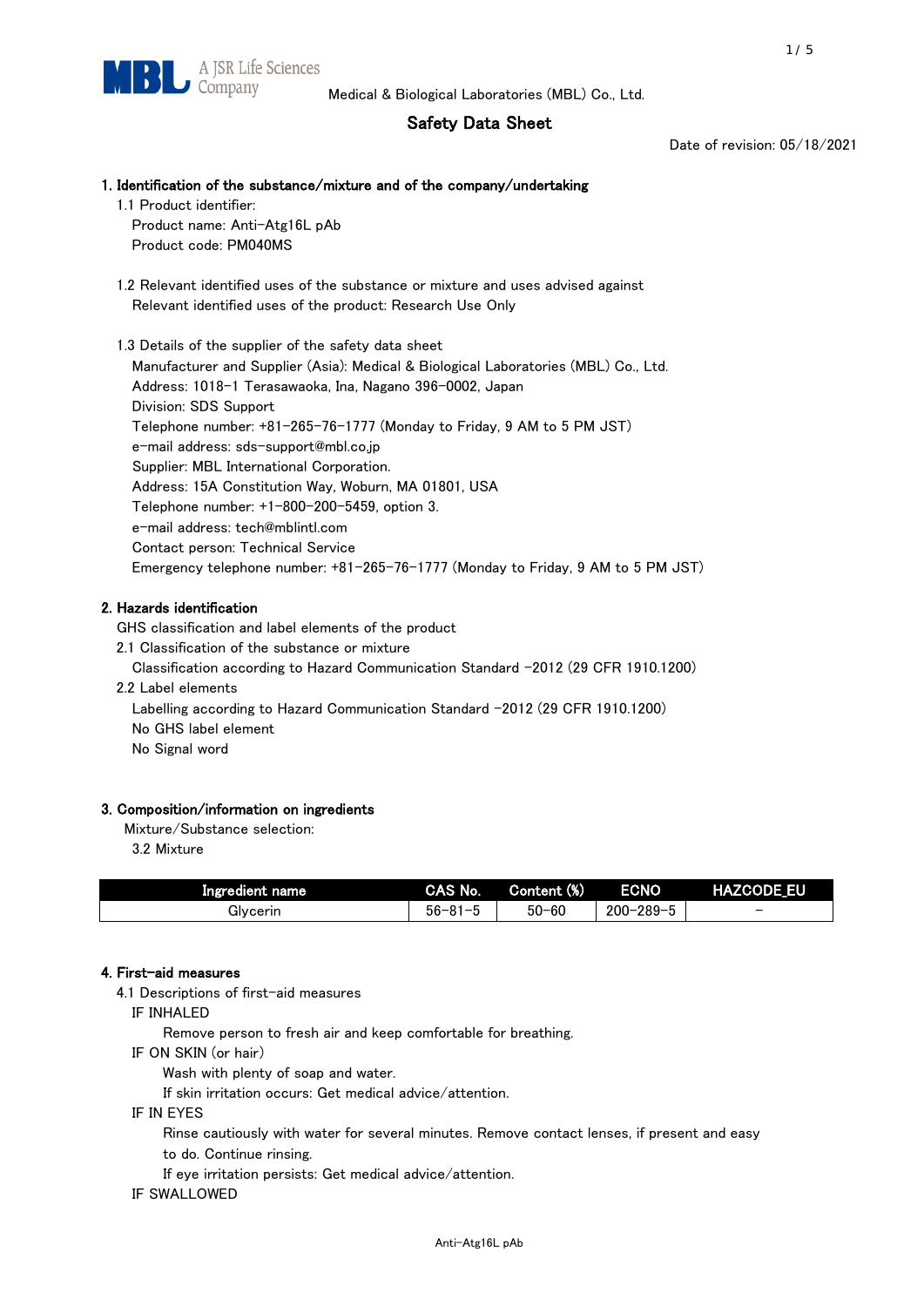Rinse mouth.

## 5. Fire-fighting measures

### 5.1 Extinguishing media

Suitable extinguishing media

Use appropriate extinguishing media suitable for surrounding facilities.

Unsuitable extinguishing media

Unsuitable extinguishing media data is not available.

5.2 Specific hazards arising from the substance or mixture

Specific hazards arising from the substance or mixture is not available.

5.3 Advice for firefighters

Specific fire-fighting measures

Evacuate non-essential personnel to safe area.

# 6. Accidental release measures

 6.1 Personnel precautions, protective equipment and emergency procedures Wear proper protective equipment.

6.2 Environmental precautions

Prevent spills from entering sewers, watercourses or low areas.

6.3 Methods and materials for containment and cleaning up

 Absorb spill with inert material (dry sand, earth, et al), then place in a chemical waste container.

6.4 Reference to other sections

Refer to section 13

# 7. Handling and storage

 7.1 Precautions for safe handling Preventive measures (Safety treatments) Avoid contact with skin. Avoid contact with eyes. Safety measures data is not available. Any incompatibilities data is not available. Advice on general occupational hygiene Do not get in eyes, on skin, or on clothing. Do not eat, drink or smoke when using this product. Wash hands thoroughly after handling. 7.2 Storage Conditions for safe storage Keep container tightly closed.

Keep cool. Protect from sunlight.

Container and packaging materials for safe handling data is not available.

7.3 Specific end use(s)

Research use only.

#### 8. Exposure controls/personal protection

 8.1 Control parameters Adopted value Adopted value in ACGIH is not available. OSHA-PEL (Glycerin)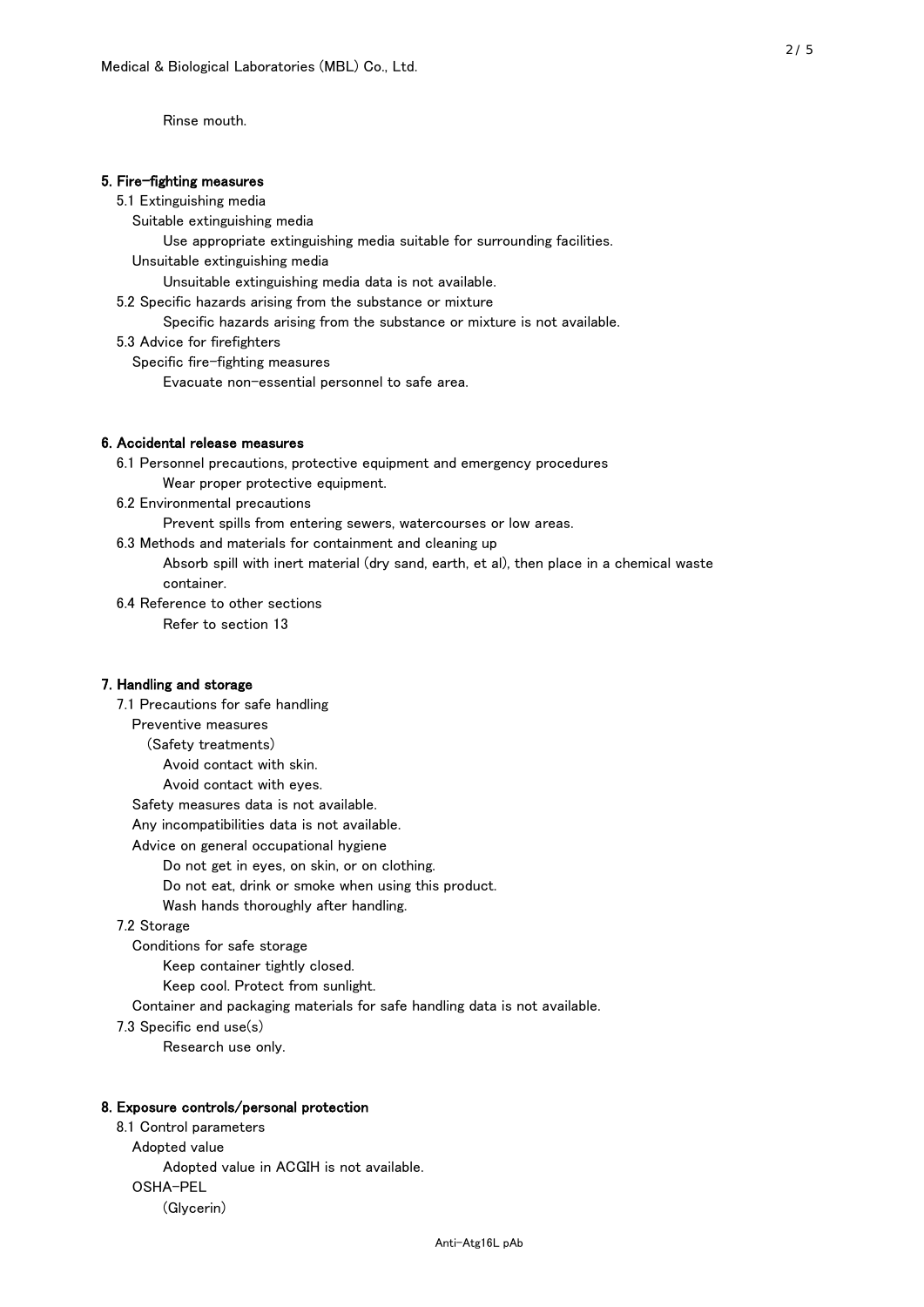TWA: 15mg/m3 (Total dust) TWA: 5mg/m3 (Respirable fraction) NIOSH-REL (Glycerin) See Appendix D 8.2 Exposure controls Appropriate engineering controls Do not use in areas without adequate ventilation. Washing facilities should be available. Individual protection measures Hand protection Wear protective gloves. Eye protection Wear eye/face protection. Skin and body protection Wear protective clothing.

### 9. Physical and Chemical Properties

 9.1 Information on basic physical and chemical properties Physical state: Liquid Color: Colorless Odor data is not available. Melting point/Freezing point data is not available. Boiling point or initial boiling point data is not available. Flammability (gases, liquids and solids) data is not available. Lower and upper explosion limit/flammability limit data is not available. Flash point data is not available. Auto-ignition temperature data is not available. Decomposition temperature data is not available. pH: Neutral Kinematic viscosity data is not available. Solubility: Water solubility: miscible Solubility in solvent data is not available. n-Octanol/water partition coefficient data is not available. Vapor pressure data is not available. Density and/or relative density data is not available. Oxidising properties data is not available. No Particle characteristics data is not available. 9.2 Other information Other information is not available. 10. Stability and Reactivity 10.1 Reactivity Reactivity data is not available. 10.2 Chemical stability Stable under normal storage/handling conditions. 10.3 Possibility of hazardous reactions

Possibility of hazardous reactions data is not available.

### 10.4 Conditions to avoid

Conditions to avoid data is not available.

#### 10.5 Incompatible materials

Incompatible materials data is not available.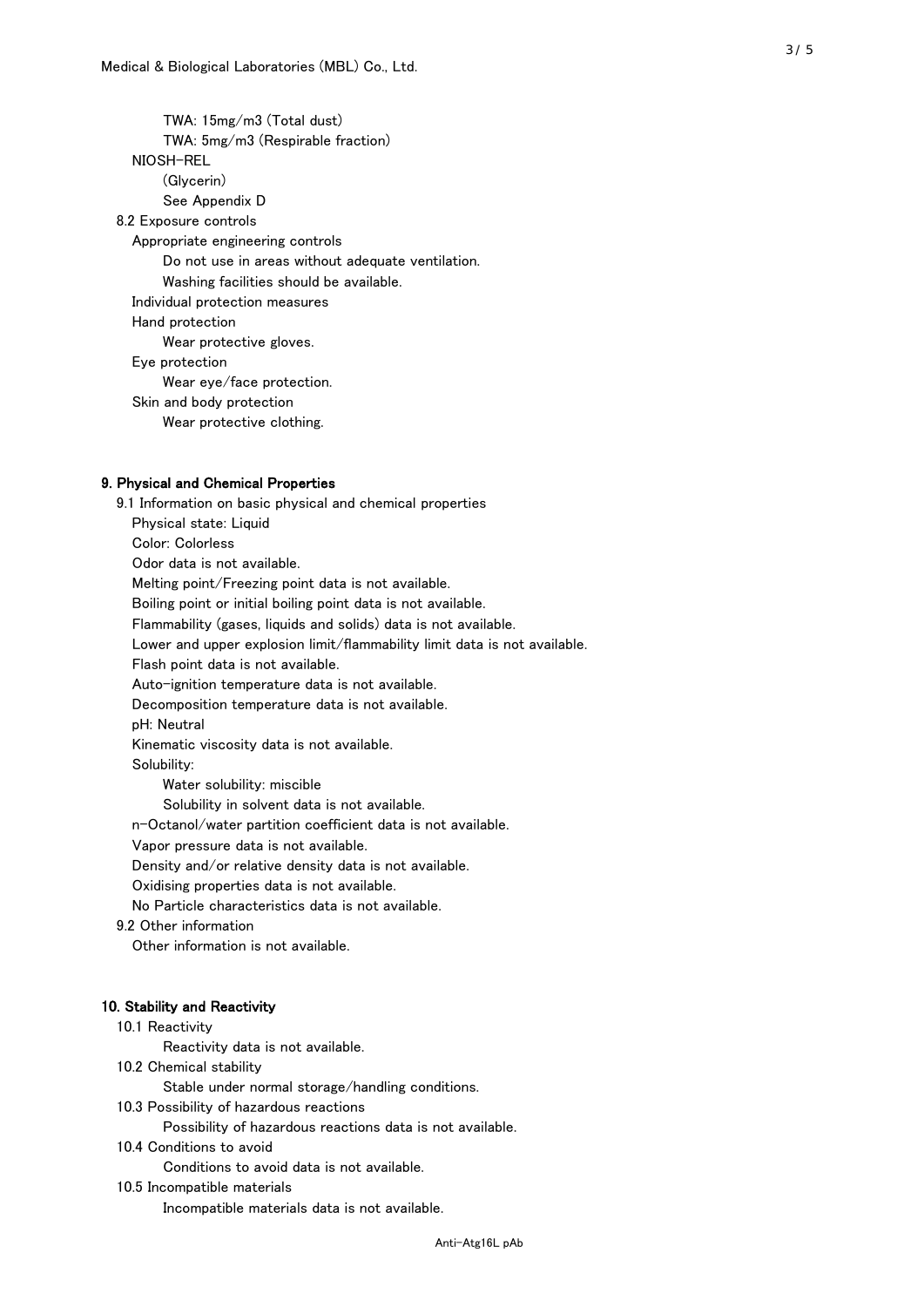10.6 Hazardous decomposition products Hazardous decomposition products data is not available.

# 11. Toxicological Information

 11.1 Information on toxicological effects Acute toxicity data is not available. Irritant properties Skin corrosion/irritation data is not available. Serious eye damage/irritation data is not available. Allergenic and sensitizing effects data is not available. Mutagenic effects data is not available. Carcinogenic effects data is not available. Teratogenic effects data is not available. Reproductive toxicity data is not available. STOT

STOT-single exposure data is not available.

STOT-repeated exposure data is not available.

Aspiration hazard data is not available.

#### 12. Ecological Information

12.1 Ecotoxicity

Ecotoxicity data is not available.

Water solubility

(Glycerin)

miscible (ICSC, 2006)

12.2 Persistence and degradability

Persistence and degradability data is not available.

12.3 Bioaccumulative potential

(Glycerin)

log Pow=-1.76 (ICSC, 2006)

12.4 Mobility in soil

Mobility in soil data is not available.

12.7 Other adverse effects

Ozone depleting chemical data is not available.

#### 13. Disposal considerations

 Description of waste residues and information on their safe handling and methods of disposal, including the disposal of any contaminated packaging

13.1 Waste treatment methods

Dispose of contents/container in accordance with local/national regulation.

Contaminated packing

Dispose of container after using the contents completely.

### 14. Transport Information

 UN No., UN CLASS 14.1 UN No. or ID No.: Not applicable Not applicable to IMDG Code Not applicable to IATA Dangerous Goods Regulations

 14.5 Environmental hazards MARPOL Annex III - Prevention of pollution by harmful substances Marine pollutants (yes/no): no